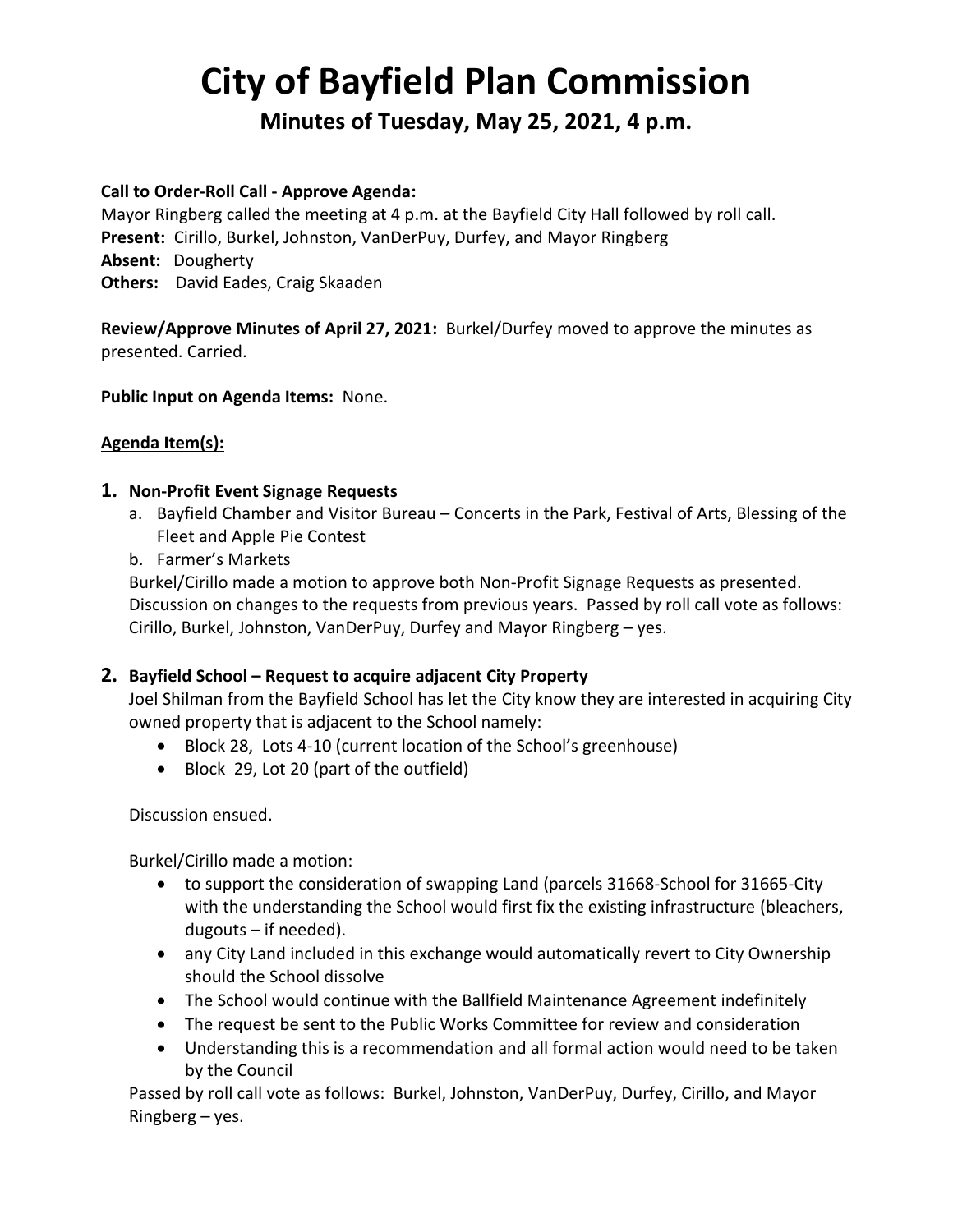## **3. Comprehensive Plan Implementation: Plan Commission Action Planning**

- Launching the Green Infrastructure & Climate Resiliency Program Natural What's next? The Green Infrastructure team is now working on the evaluation of three sites
	- o Courthouse Rain Gardens and grounds & ditches along the Courthouse's south side
	- o NW Corner of Rittenhouse and N. 6th St.
	- o Boulley property on SE corner of Wilson & 11th (3:30)

Metrobloom has been asked to provide an initial verbal report to the Task Force after he's conducted these field assessments in order to share his observations, receive input, and answer questions that we may have. Additionally, Hoopman is working with Peggy Knapp on the creation of a new City web page with information about Green Infrastructure.

- Housing Study Updates *(Mayor Ringberg*): Work continues on the final report.
- Health In all Policies Hoopman reported the use of the policy in a recent Harbor project; equity and equality were considerations.

## **4. Chickens - Draft Ordinance/Permit (Review revisions)**

Cirillo/Johnston made a motion to postpone action on this ordinance siting timing, cost of materials vs. outcome, the need, and the financial and timing issues on administrative staff. Discussion. Carried by voice vote.

## **5. City Hall – Consider Building Needs, possible and best uses of property**

The Commission was provided with:

- a summary of the requested action items by Council
- Draft Reports City Hall Space Needs/Requirements, Proposed Locations, City Assets needing storage, New Uses for the current City Hall property
- History regarding City Hall
- A copy of the City of Bayfield Land Ownership Map

Systematically this process is difficult without a budget and without a clear understanding on if we would be looking to purchases a property with a structure, or a vacant site and the timing this could occur.

Hoopman asked Commissioner's to review the reports provided and see what's included, what's missing, and note any questions they might have about the item.

## *Cirillo left the meeting at 5:01 p.m.*

Staff was asked to continue working on the space/needs requirement piece with the understanding there are standards we can apply, like size of restrooms, office space sizes, etc. Craig Skaaden, a licensed Architect, offered to provide assistance, and the Commission gladly accepted.

# **6. Viking Cruises – Updates**

The Harbor Commission learned they will have to prepare a Coast Guard Safety Plan and they may need to provide for some additional Homeland Security practices.